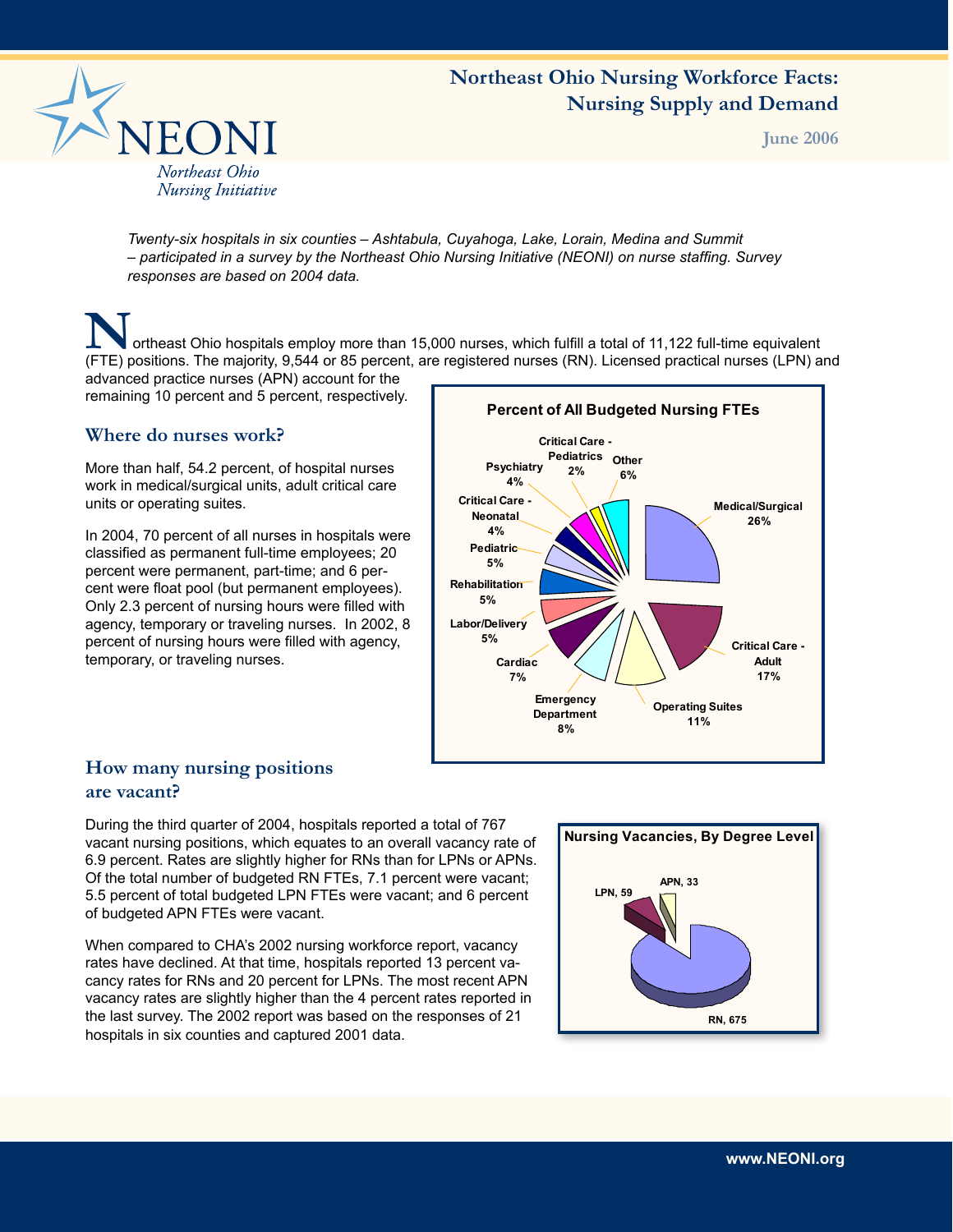

#### **What are turnover rates for nursing positions?**

Expressed as a percentage of all budgeted FTEs, 8.9 percent of nurses separated due to some reason other than retirement in 2004. While in terms of sheer numbers more RNs than LPNs separated, LPNs made up a disproportionate number of those separations, with 15.2 percent of budgeted LPN FTEs, or 162, separating and 8.5 percent of budgeted RN FTEs, or 808, separating. Only 20 APNs, or 3.9 percent, separated. These rates are also down from those reported in 2002, when there was an 11 percent turnover rate for RNs and a 19 percent turnover for LPNs.



The most common types of RNs to separate for non-retirement reasons were in medical/surgical, at 13.8 percent of budgeted RN FTEs; adult critical care, at 19.9 percent; and rehabilitation, at 12.0 percent. The most common LPN nonretiring separations were in emergency departments, at 20.6 percent; cardiac, 22.8 percent; and rehabilitation, 20.5 percent. According to a 2001 survey, the most common areas for RN separation were medical-surgical, adult critical care, and cardiac. Comparable LPN separation data was not collected.

Only a small number of nurses retired in 2004. Fifty-two RNs, or 0.54 percent, and 32 LPNs, or 2.9 percent, retired. No hospitals reported APN retirements.

#### **How does Northeast Ohio compare?**

When turnover and vacancy rates in Northeast Ohio are compared to state and national rates, some slight variances are found. LPN vacancies are lowest in Northeast Ohio, but the region's LPN turnover rate falls between state and national rates. For RNs, turnover is lowest in Northeast Ohio, and the region's vacancy rate, while 2.3 percent higher than the state rate, is 1 percent lower than the national rate.

|                                                                                                                                                                                                                                    | Northeast Ohio | Ohio* | <b>United States**</b> |
|------------------------------------------------------------------------------------------------------------------------------------------------------------------------------------------------------------------------------------|----------------|-------|------------------------|
| <b>RN</b> Turnover                                                                                                                                                                                                                 | 8.5%           | 10.9% | 13.6%                  |
| <b>RN Vacancy</b>                                                                                                                                                                                                                  | 7.1%           | 4.8%  | 8.1%                   |
| <b>LPN Turnover</b>                                                                                                                                                                                                                | 15.2%          | 16.2% | 14.3%                  |
| <b>LPN Vacancy</b>                                                                                                                                                                                                                 | 5.5%           | 6.5%  | 6.7%                   |
| *Source of Ohio data: Ohio Hospital Association **Source of United States data: American Hospi-<br>tal Association and Hospital and Healthcare Compensation Service<br>Note: Registered Nurse (RN); Licensed Practical Nurse (LPN) |                |       |                        |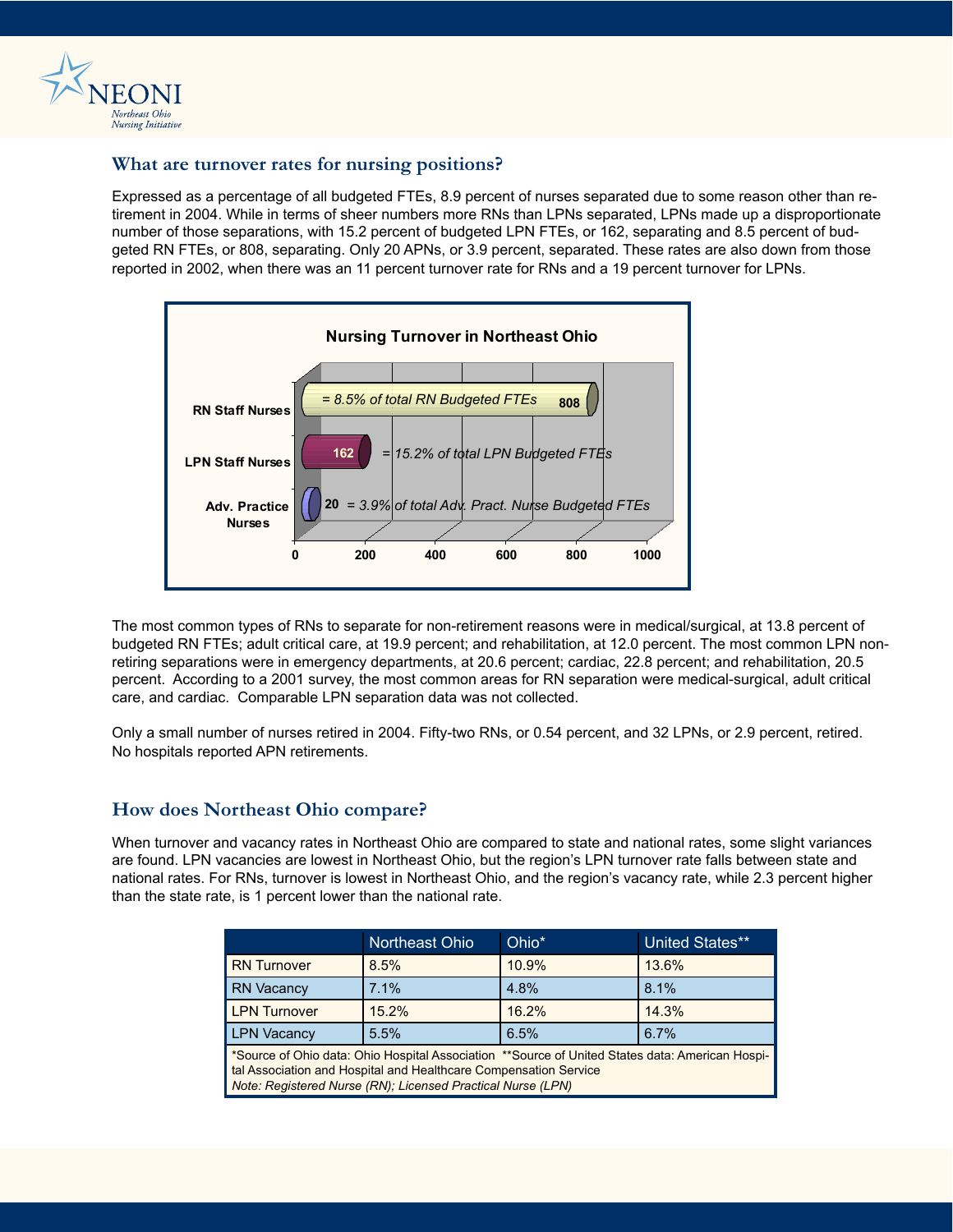#### **What strategies are used to fill vacant nursing positions?**

When nursing positions are vacant, hospitals still must find a way to fill these positions on a temporary basis, until the positions can be filled permanently, in order to meet patient care needs. Hospitals rely on a variety of strategies to compensate for nursing vacancies. Almost all – 91 percent – reported relying on increased hours from part-time staff in order to fill vacant nurse positions. The use of overtime and increased use of PRN staff each were used by 87 percent of hospitals to fill vacant positions. Fewer than half reported relying on on-call or traveling nurses.

*PRN nurses are those who are not employed for an established number of hours weekly, but rather, are only scheduled as needed.*



When asked which were the most effective strategies for filling vacant nursing positions, hospitals said use of in-house nurse float pools and increased use of PRN staff, even though these strategies were not the most commonly used by hospitals.